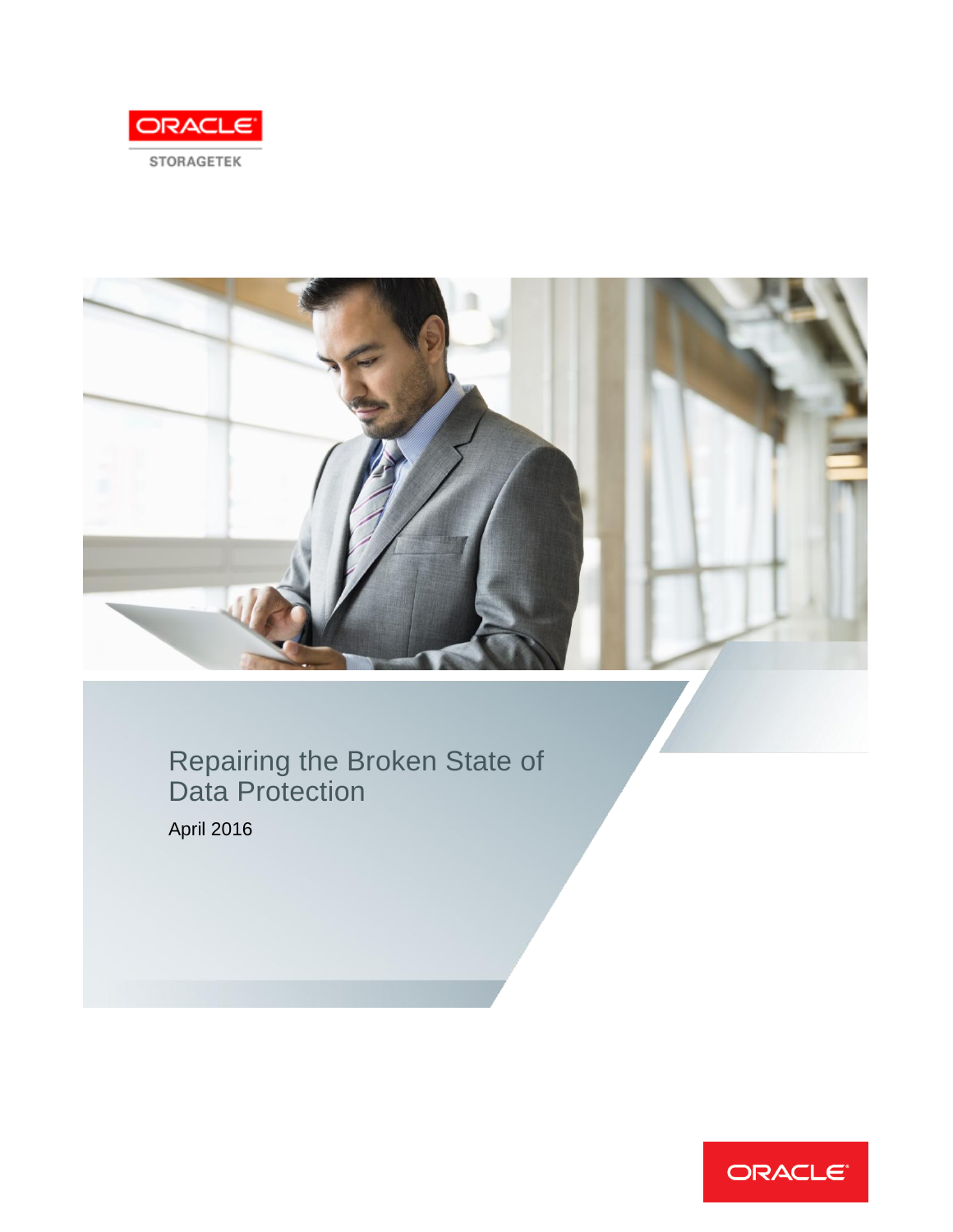

*"Data protection has become the most critical IT discipline as most businesses in the modern world can no longer survive without their IT function. As a result, we are beginning to see the next generation of data protection solutions appear as legacy processes become increasingly burdensome, expensive, and unreliable."*

**FRED MOORE** PRESIDENT HORISON, INC Oracle's modern data protection solutions address both business continuity and disaster recovery, reducing IT costs and simplifying data protection processes.

### IT Security Is a CIO's #1 Concern

Organizations and the general public have experienced large numbers of online security breaches in the last few years, and such attacks continue to increase in size and severity.

The high-profile data breaches of companies such as Target, Home Depot, and Sony proved that no one is safe from cyberattacks as organized activities to access data become more sophisticated. These violations not only jeopardized personal customer data, severely damaging consumer trust, but also resulted in hundreds of millions of dollars in lost revenue for the companies.

Managing security risks requires an effective business resilience and data protection plan, covering continuity of operations, backup and recovery of critical information, disaster recovery (DR), and routine testing.

## Would Your Business Recover if Data Records Were Breached, Corrupted, or Destroyed?

Data loss costs companies worldwide billions of dollars per year, while unplanned downtime costs the average company nearly US\$1 million per year. With 64 percent of companies reporting disruptions in the last 12 months, it is easy to see that data protection and DR are more important today than they have ever been. Yet dissatisfaction with data protection is at an all-time high.

Today's data protection architectures are overly complex, expensive, and outdated, causing businesses to spend too much time and money on backup and recovery. Many architectures focus solely on short-term business continuity, typically using replication, snapshots, and deduplication to scale-out their backup environments. This leaves businesses inadequately prepared for online attacks and major disasters.

Additionally, these systems treat all data the same, creating multiple backups of the same data rather than identifying and moving original data to an archival storage system. Storing many copies of data in backup files has major implications when it comes to storage costs and efficiency, especially considering that nearly 80 percent of stored data is seldom, if ever, accessed after 90 days.

Sprawling backup and recovery systems also lack modern data protection features, such as seamless cloud integration. Leveraging the cloud as part of a backup solution can improve data protection while lowering costs.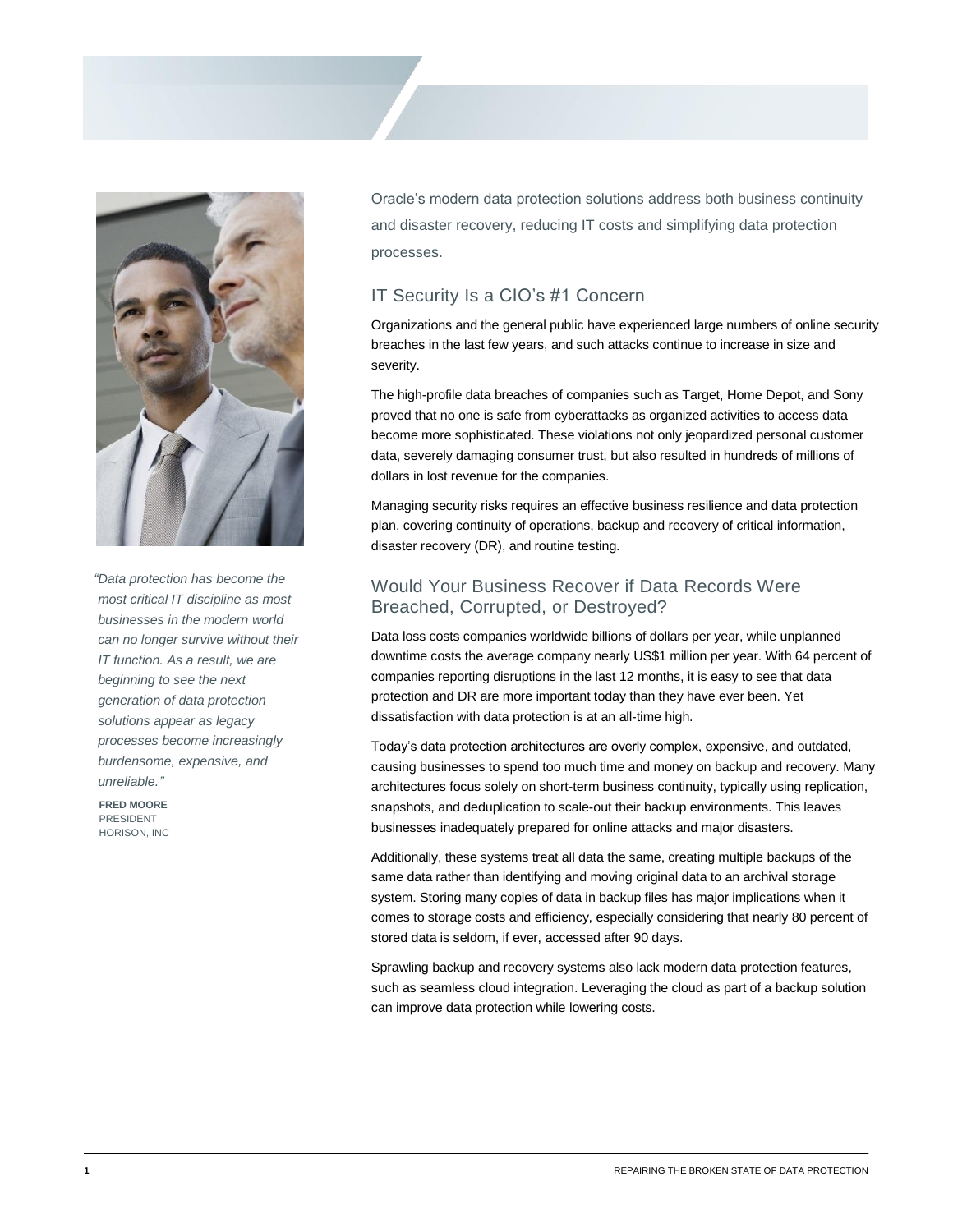#### A Modern Approach

Adopting a diverse media strategy is the name of the modern security game. Businesses that take a holistic, multifaceted approach to data security will not only be better prepared and protected, but will be more trusted in their marketplace.

Ironically, a more comprehensive data protection strategy can actually reduce the costs of IT by simplifying processes and reclaiming used disk space.

- » **Reduced IT Costs.** The costs of data storage are exploding, along with the amount of data to store and protect. Utilizing the right technology to simplify backup and archive processes can dramatically reduce storage costs. By moving long-term cold data to an archive environment, businesses can save money—in some cases, up to 80 percent. Further savings of 2–5x can be driven by leveraging tiered storage within on-premises, hybrid, and cloud deployments.
- » **Simplified Management.** A simplified and centralized data protection solution provides intelligent, policy-based management that allows for frequent recovery testing and supports multiple tiers of storage. Seamless integration of existing backup structures with disk, tape, and the cloud creates a data management system with a single point of control, which ultimately simplifies data growth, analytics, and troubleshooting.
- » **Peace of Mind.** Integrating a more comprehensive, modern approach to data protection includes full back-up and DR capabilities that support regular recovery testing. Complete DR protection is ensured through integrated data integrity protocols and .99999 system availability, ensuring full restore capability and eliminating the risk of data loss. A complete data protection solution offers businesses and customers greater peace of mind by knowing any interruption or natural disaster can be effectively handled.

### Complete and Secure Data Protection

Oracle's modern data protection solutions address both business continuity and DR using a simple two-step approach:



Business continuity provides protection against instances of data corruption or loss while DR provides protection against partial or complete data center loss or destruction. In addition, by moving long-term cold data to an archive environment, primary storage can be freed up and overall storage costs can be reduced.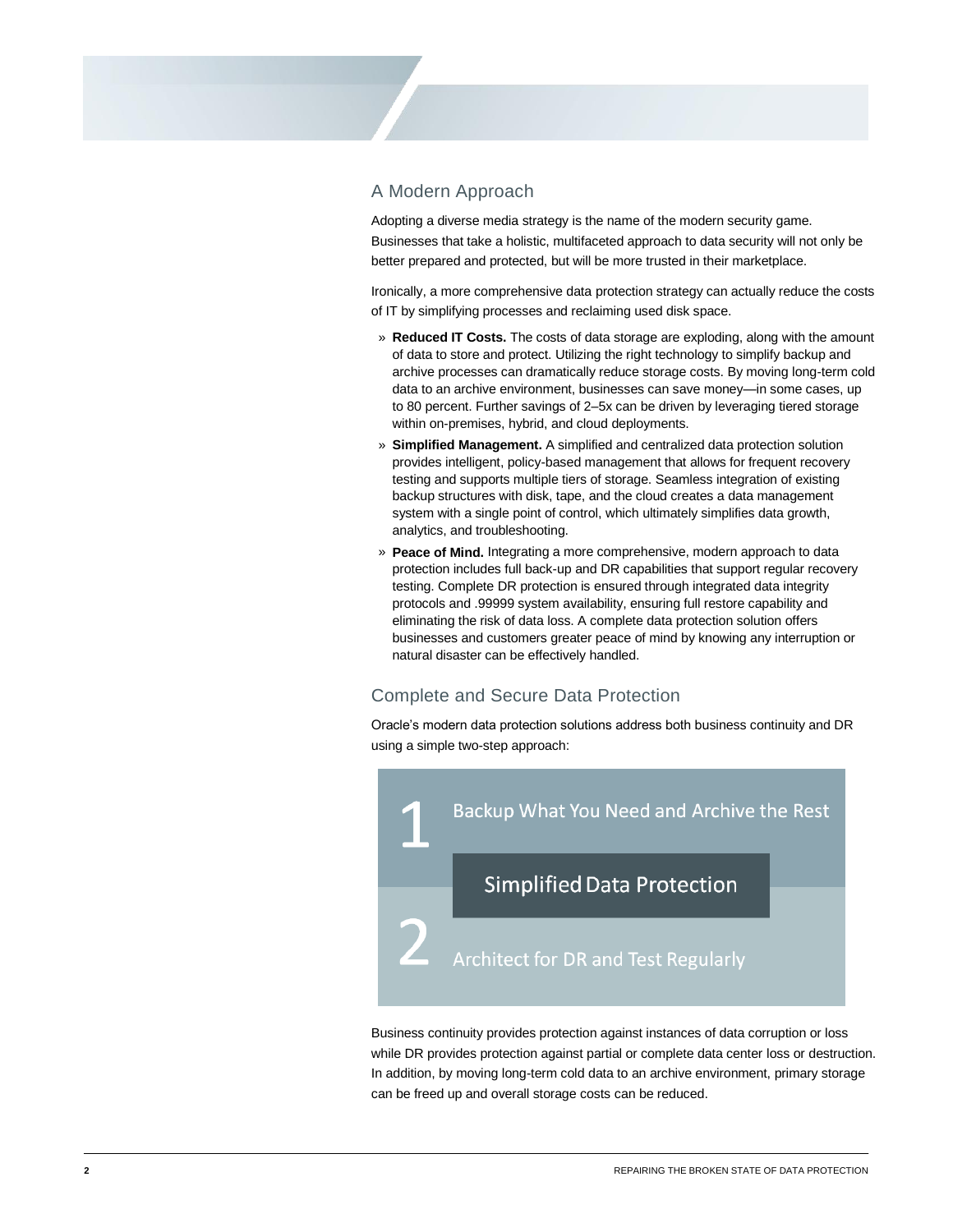An important component of Oracle's data protection approach is the 3-2-1 rule: three copies of data across two different technologies with one copy off-site and offline.

# 3-2-1 Rule and the Modern Data Protection Architecture



This simple approach provides a first line of defense by utilizing snapshot, replication, and data deduplication as a first line of defense. Additionally, the establishment of offline tape copies prevents logical corruption and more predictable restoration of large data sets, creating a second line of defense.

Finally, seamlessly integrating with the cloud for remote storage improves DR capabilities while lowering costs. By following this modern data protection architecture, Oracle helps provide protection from many sources of downtime, such as human error, hardware failure, environmental damage, or deliberate sabotage.

Oracle's comprehensive approach, paired with regular system testing, allows for protection against instances of data corruption and against data center loss or destruction while meeting recovery time objectives (RTO) and recovery point objectives (RPO).

When businesses fail to implement comprehensive data protection strategies, disaster strikes. A simplified and modern data protection strategy with off-site and offline backups, archiving, and DR will be the difference between peace of mind and becoming the next front page story.

#### Learn More

To find out how Oracle can provide a more comprehensive data protection solution for your business, please visit oracle.com/got/archive or call +1.800.ORACLE1.